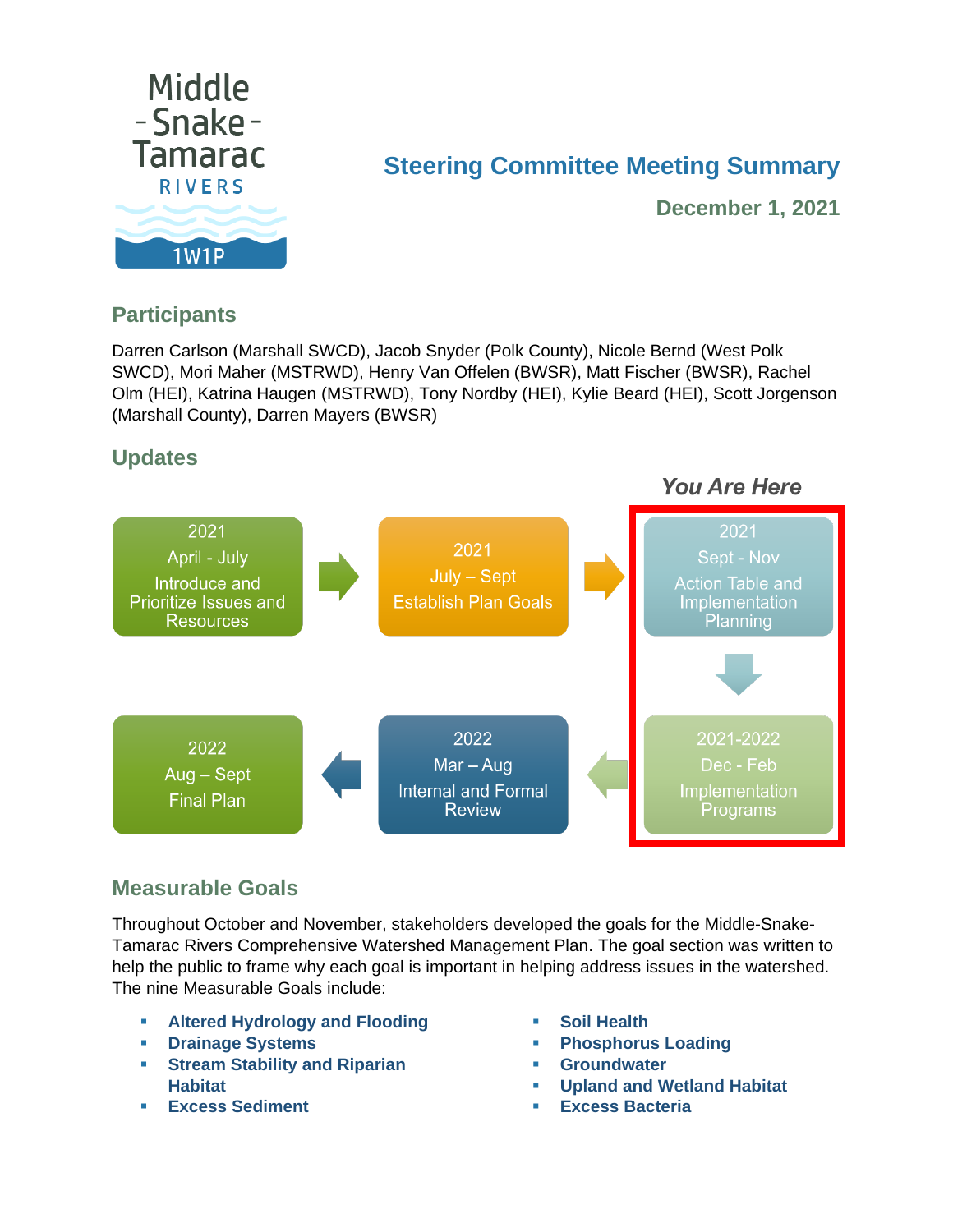Each goal is prioritized and will have targeted actions associated with it so that planning partners know where and on what to work. Short-term goals help measure progress toward the long-term desired condition of the watershed.

The Steering Committee approved the Measurable Goal section to move to the Advisory Committee.

### **Implementation**

#### **Funding Levels**

Three funding levels were approved at the October 6 Steering Committee meeting for use in the MSTR 1W1P:

- **Level 1: Current Funding**
- **Level 2: Current + WBIF**
- **Level 3: Partner and Others**

In the December 1 meeting, the Steering Committee discussed what percentage of future Watershed Based Implementation Funds (WBIF) should go to each of five different implementation programs. These implementation programs include:

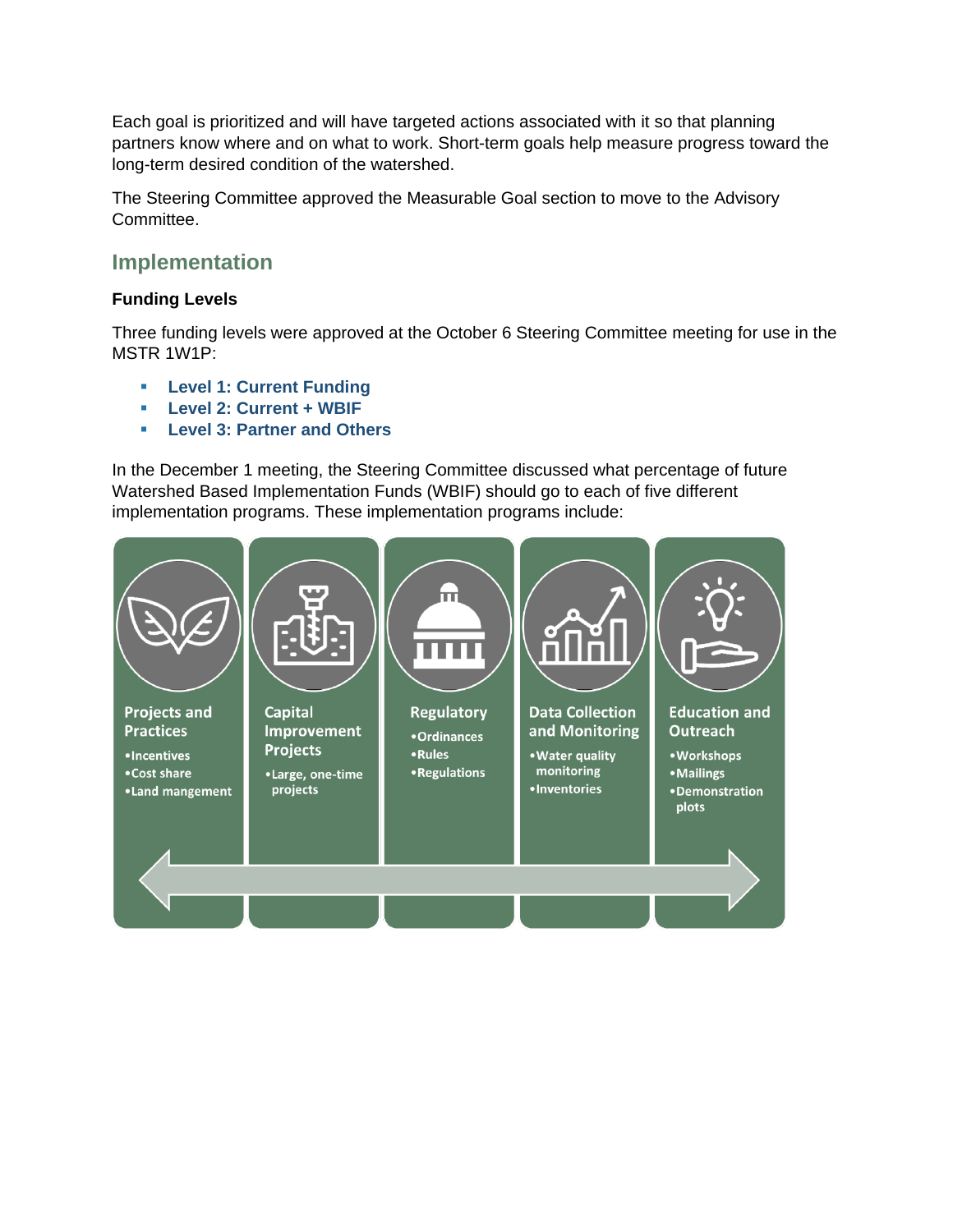Based on discussion, the group is initially planning to distribute annual WBIF as shown. This percentage breakdown acknowledges the overlap between Projects and Practices and Capital Improvement Projects. In example, some projects that are components of Capital Improvement Projects (like side water inlets) may be funded by the Projects and Practices program.



#### **Targeted Implementation Table**

Initial drafts of the targeted implementation table were presented to the Steering Committee. This table lists actions that have been suggested in previous meetings and by the WRAPS to help address issues, what goal each action meets, metrics by which their success will be measured, and what funding level contributes to their implementation. Committee members will provide additional actions for future discussion.

## **PTMApp Decisions**

Several PTMApp decisions were made during the December meeting:

- **BMPs will be ranked based on sediment and cost-effectiveness**
- **BMPs will be identified at the edge of field scale**
- **The Steering Committee will discuss further how to budget for each planning region**

#### **Next Meetings**

Regularly scheduled meetings for each planning committee are as follows:

- **Steering Committee**: First Wednesday of every month, 9:00 11:00 AM
- **Advisory Committee**: Third Wednesday, every other month, 9:00 11:00 AM
- **Policy Committee**: Third Wednesday, every other month (following the Advisory Committee meeting), 11:00 AM – 12:00 PM

Next Scheduled Meetings: